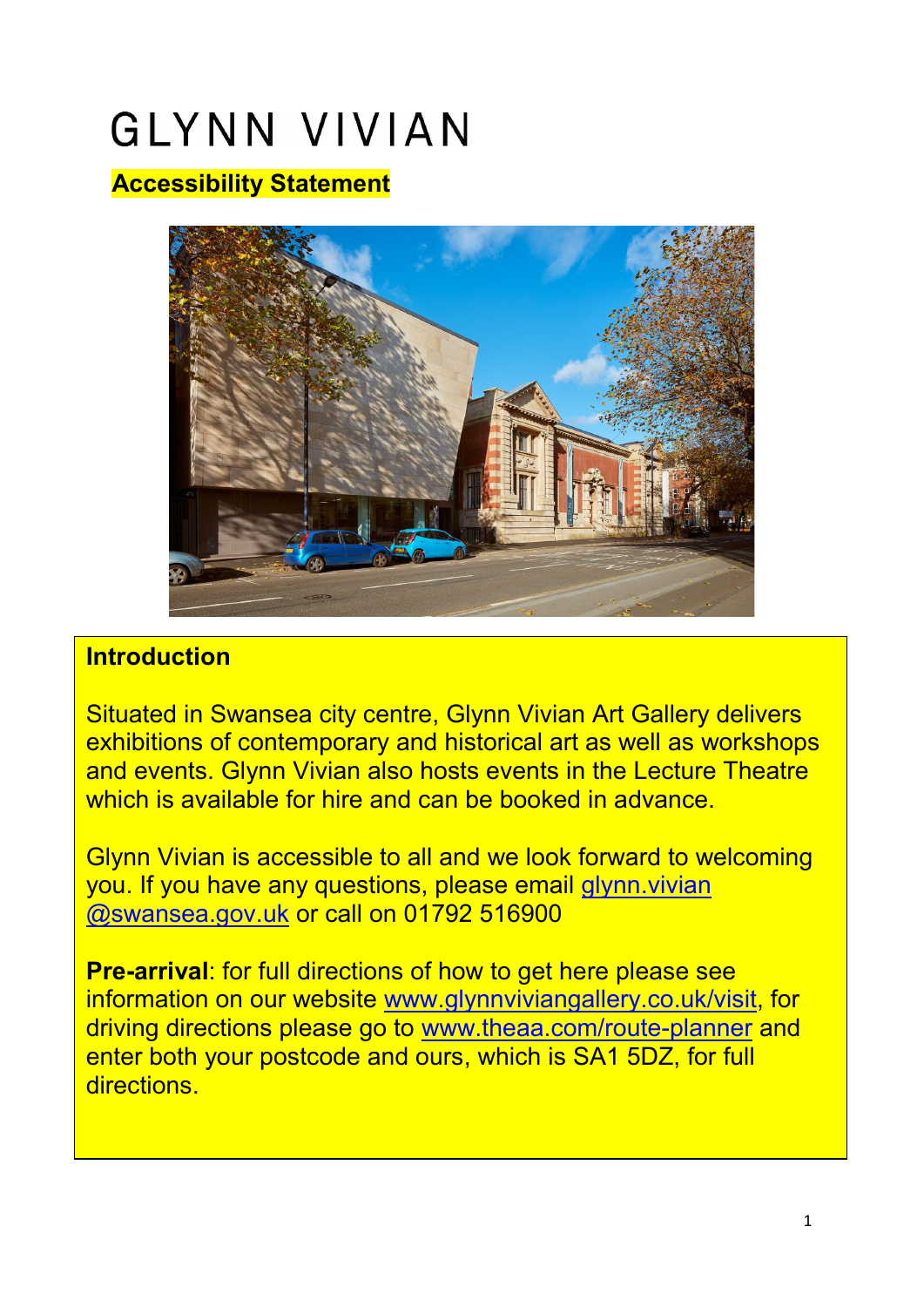The following taxi companies have accessible taxis and are contactable as follows: Datacabs – 01792 474747 Pre-booking is essential

The gallery building is fully accessible to all visitors.

Although there is no parking at the gallery, there are two parking bays for disabled people with appropriate permits, three one hour parking bays and two bays for coaches to alight, available directly outside.





#### **Main Entrance**

From the north side of Alexandra Road (opposite Swansea College of Art), there is a signed main entrance in the modern wing with double automatic doors level with the pavement.

The main entrance and reception area are completely step free and fully accessible.

Hearing loop facilities are available on the main reception desk. These are clearly indicated; please speak to a member of staff for assistance.

Benches and chairs are available around the Gallery to allow visitors to rest and contemplate installations in the space.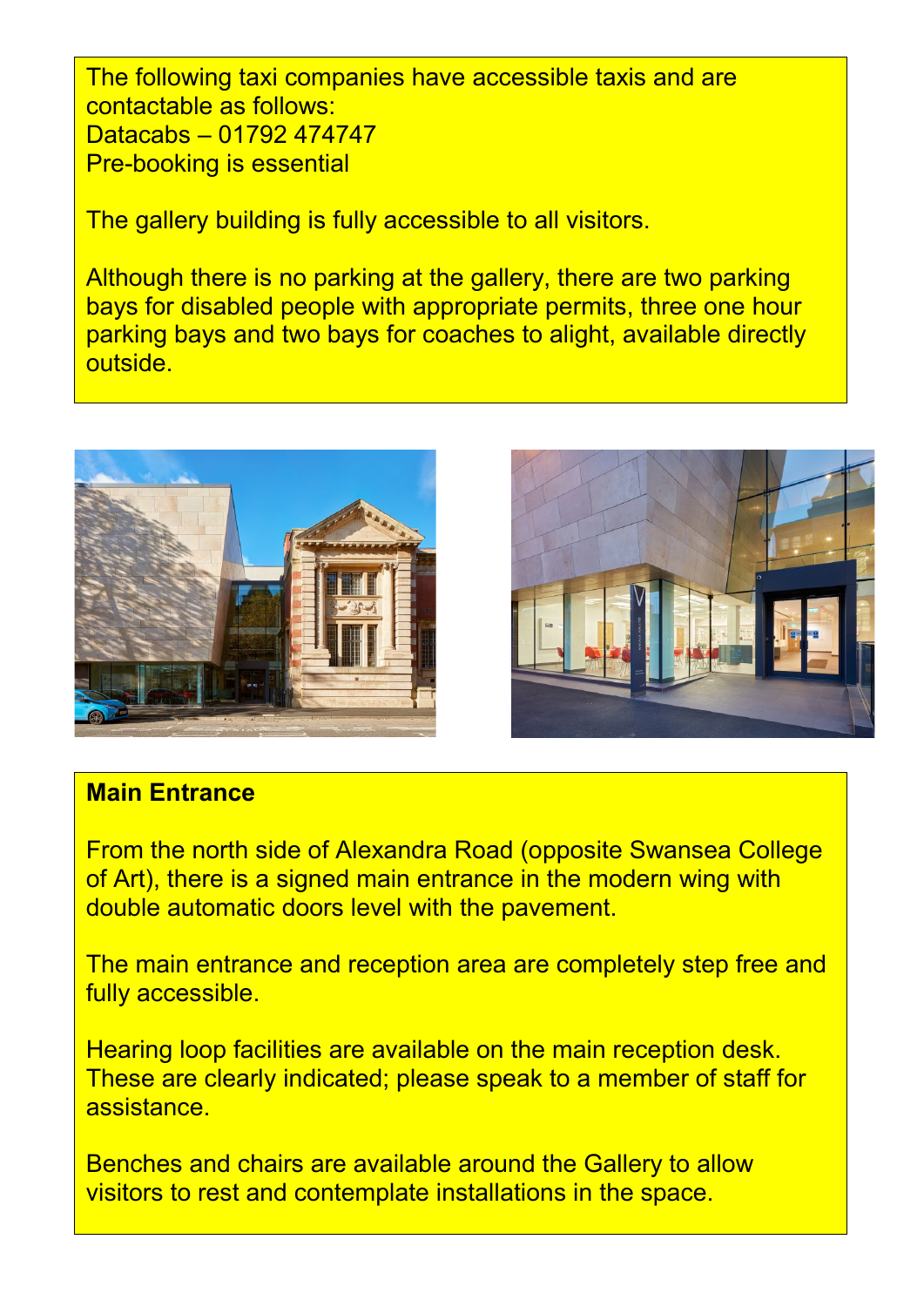The spaces are well lit, some with natural light and most with spot lights.

The different levels of the Gallery are fully accessible by lift from the reception area upward.



## **The Shop**

The shop is located in the main reception area, just to the left of the main entrance doors.

The floor is level throughout this area.

There is a low section of the counter.

Some merchandise is located high on shelves, please ask staff for assistance if required.

Staff will ensure enough space is present between merchandising stands to allow the shop to be fully accessible. If there are any issues, our merchandise stands are on wheels and can be moved so please speak to staff if assistance is required.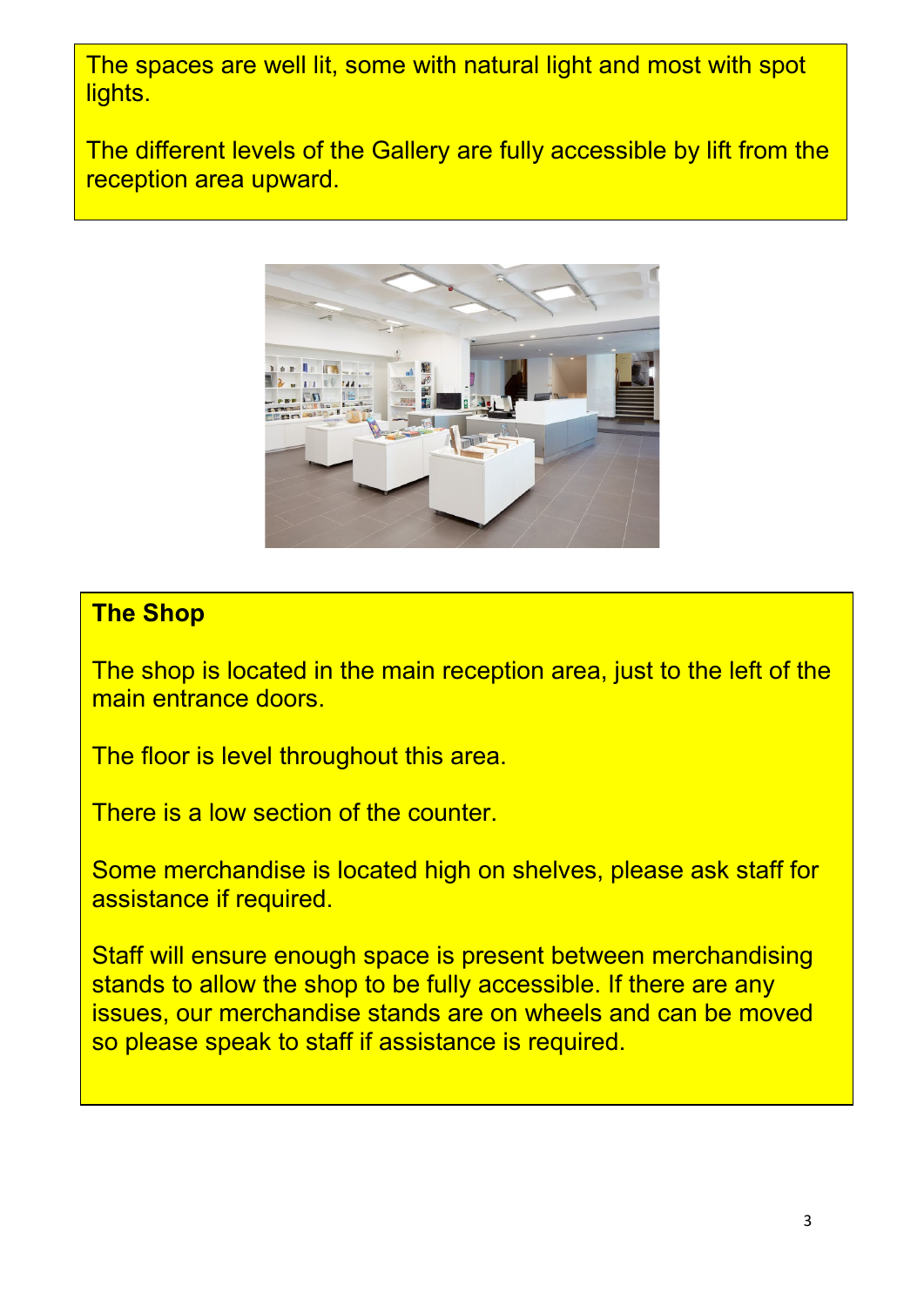

## **TwoCann Glynn Vivian**

The café is located alongside the Shop in the Reception area through the Main entrance to the left.

Allergy information is available from the café staff. Please inform the café before ordering if you have any specific dietary needs.

Café staff will be happy to rearrange tables and chairs for individual needs.

Baby high chairs are available.

Accessible toilet and Changing Places are available alongside the cafe.

The counter is mid-level but all menus are clearly displayed and staff are always pleased to help.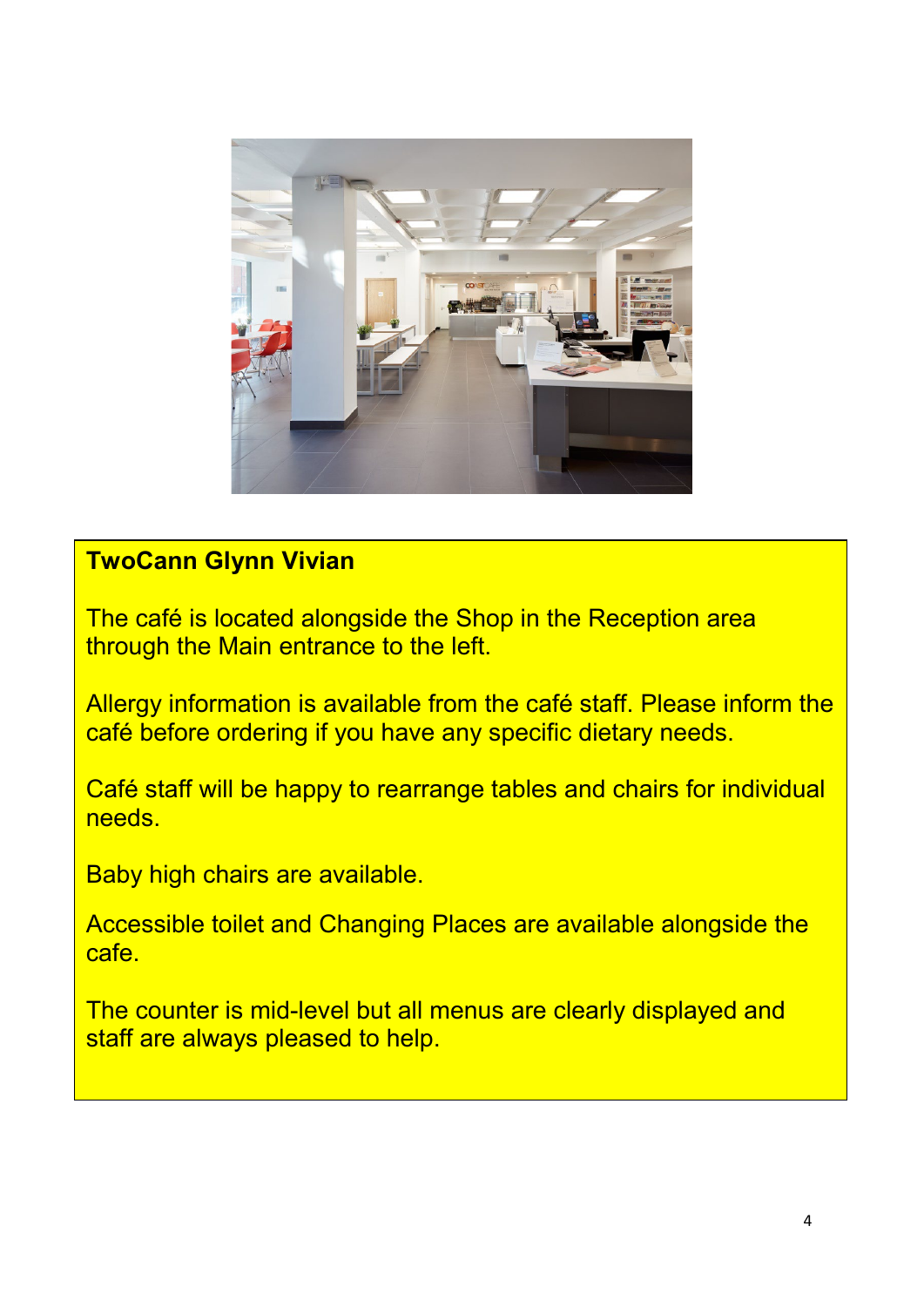#### **Accessible Toilets**

There are separate accessible toilets and baby change facilities as well as male and female lavatory facilities on site. Please speak to a member of staff in Reception if you require assistance.

The accessible toilets are located in Reception at pavement level, and on Level 2 in the lift lobby outside Room 9.

The doors to enter the accessible toilets are 92cm wide.

Facing the toilet mounted handrails are situated on the left in Reception/ and on the right on Level 2.

No key is required to enter the accessible toilet.

## **Changing Places**

This facility is located alongside the café in main Reception.

A key is required for access. Please speak to a member of staff in Reception for assistance.

Further information is available at https://www.swansea.gov.uk/publictoilets

## **Locker Room**

A public locker room for coats and bags is available in the basement, but this area is not fully accessible. If you need to leave your coats and bags, please speak to a member of staff in Reception who will be pleased to assist.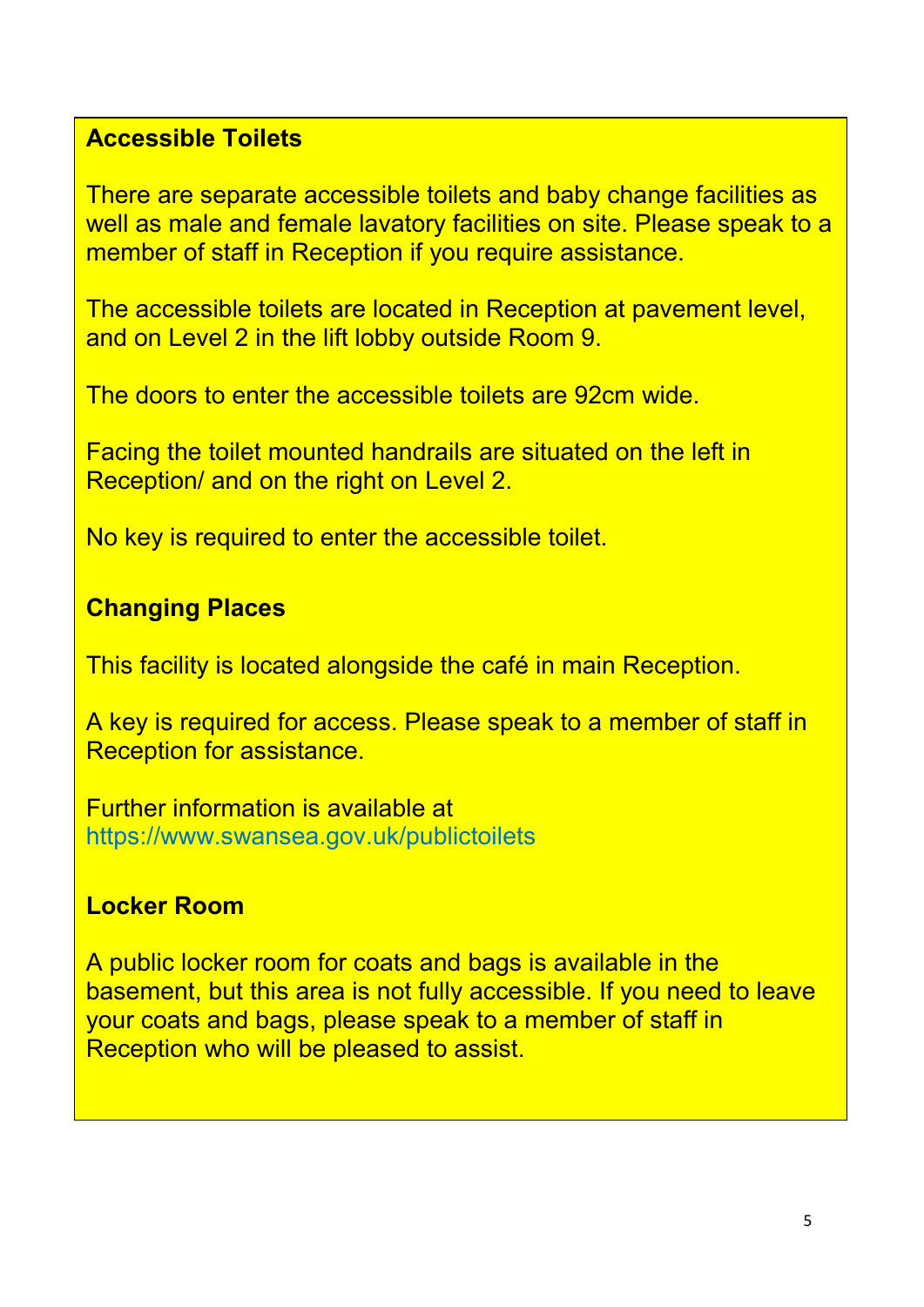## **Community Rooms**

The Lecture Theatre (Room 1, available for hire), Learning Studio (Room 2), Library and Garden Room are on Level 1 in the 1911 building, these can be reached by the lift and once on this floor, access is step free.

The garden is also accessible at this level through the Garden Room, and has a large flat patio area. Around this, some higher areas are accessible by steps and lower areas accessible by a ramp.

## **Exhibitions and Collection Displays**

All associated activities, talks and tours are available on our website, [www.glynnvivian.co.uk](http://www.glynnvivian.co.uk/) or call on 01792 516900

Access to the upstairs spaces can be gained by a very large lift.

Due to the nature of contemporary art, sometimes work is included that could be distressing or inappropriate for some audiences please call 01792 516900 in order to discuss your individual needs.

Entrance doors to all gallery spaces are step free.

In some exhibitions, there may be strobe effects, loud noises or darkness, these will have notices. If you have any concerns please call 01792 516900 or email [glynn.vivian@swansea.gov.uk](mailto:glynn.vivian@swansea.gov.uk)

On level 2 of the modern wing, we have one large artistic space for temporary exhibitions, Room 3. This is accessible by the large lift, and once on this floor, access is step free.

On level 3 of the 1911 building, we have six artistic spaces, rooms 4-9, these are accessible by lift, and once on this floor, access is step free.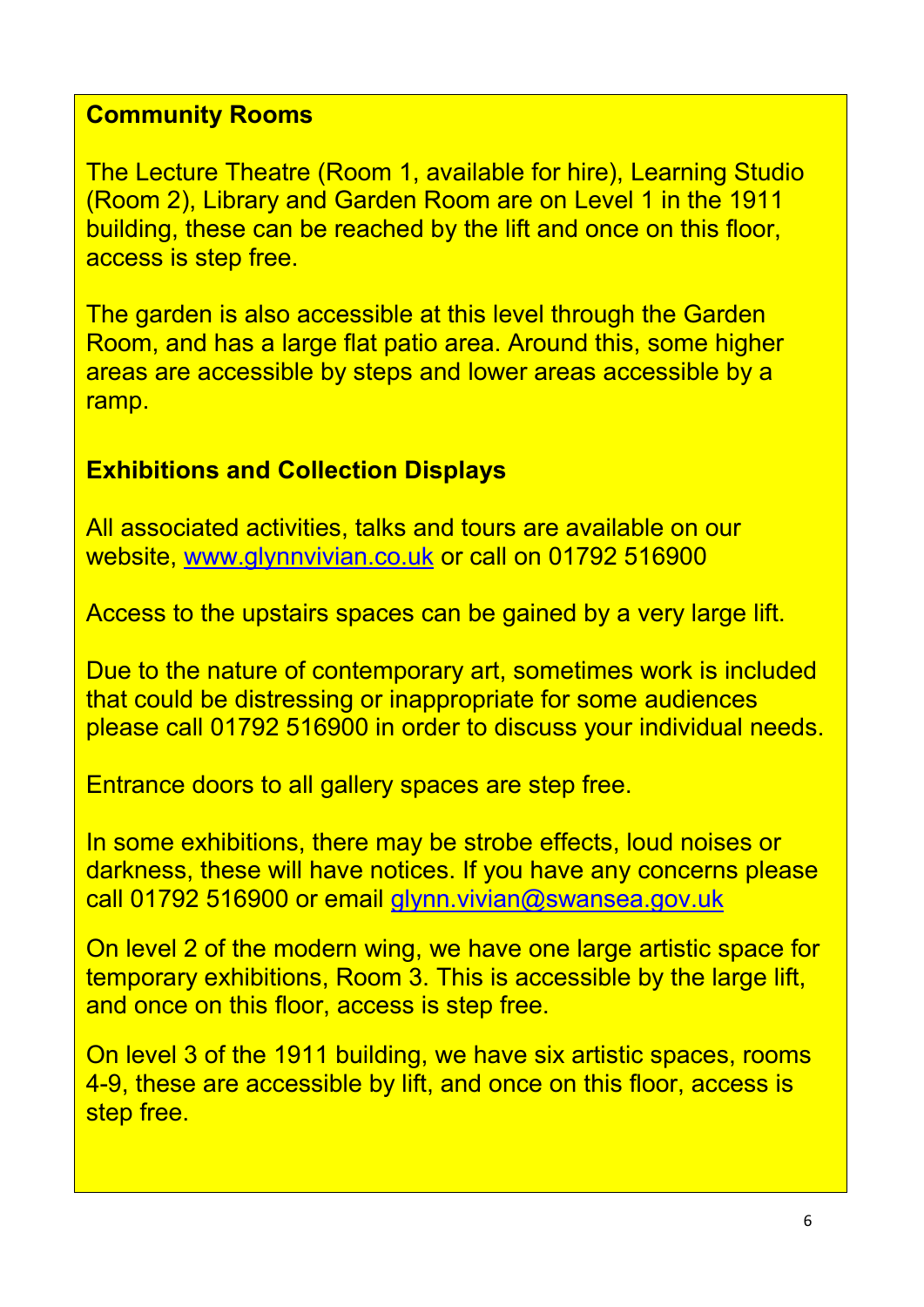On level 4 of the modern wing, there is one resource area, Room free. 10, which is accessible by lift, and once on this floor, access is step

We host a variety of exhibitions, some including interactive art which may have accessibility and other sensory issues. If you have any concerns about our current exhibitions or displays please call on 01792 516900 or email [glynn.vivian @swansea.gov.uk](mailto:glynn.vivian.gallery@swansea.gov.uk) A map/plan of the Gallery is available at Reception and on our website, [www.glynnviviangallery.co.uk](http://www.glynnviviangallery.co.uk/)

## **Additional information**

Our staff receive regular training which includes extensive disability awareness training.

We have strict evacuation procedures and in the event of an evacuation a member of staff can assist you either to leave the building or to a refuge point.

Assistance dogs are welcome at Glynn Vivian Art Gallery.

For accommodation, the Dragon Hotel, located a 10 minute walk from the Gallery, has accessible facilities with wheelchair accommodation available.